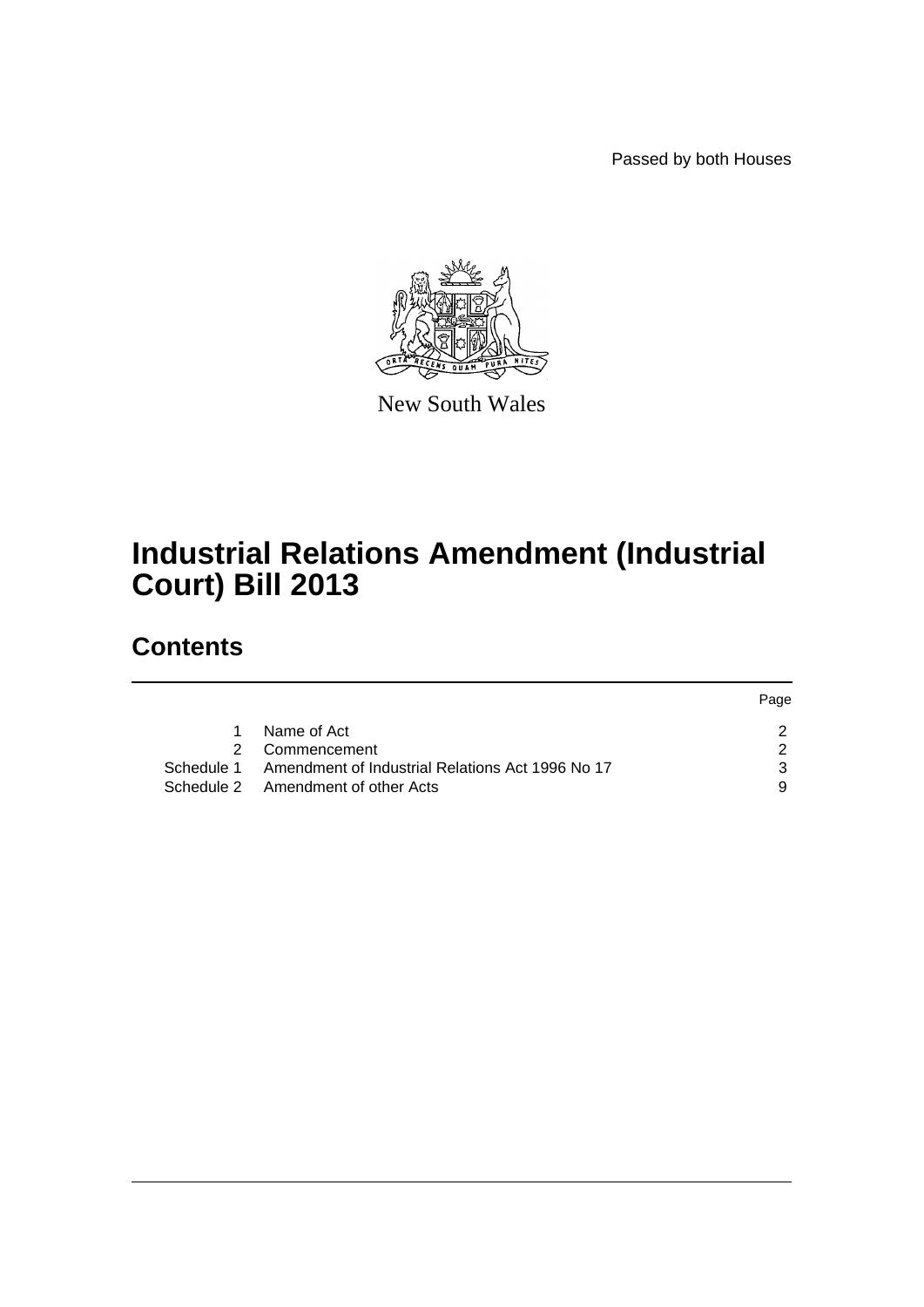*I certify that this public bill, which originated in the Legislative Assembly, has finally passed the Legislative Council and the Legislative Assembly of New South Wales.*

> *Clerk of the Legislative Assembly. Legislative Assembly, Sydney, , 2013*



New South Wales

# **Industrial Relations Amendment (Industrial Court) Bill 2013**

Act No , 2013

An Act to amend the *Industrial Relations Act 1996* and certain other Acts to abolish Full Benches of the Industrial Court and transfer their functions and to provide for the exchange of judicial officers between the Supreme Court and Industrial Court.

*I have examined this bill and find it to correspond in all respects with the bill as finally passed by both Houses.*

*Assistant Speaker of the Legislative Assembly.*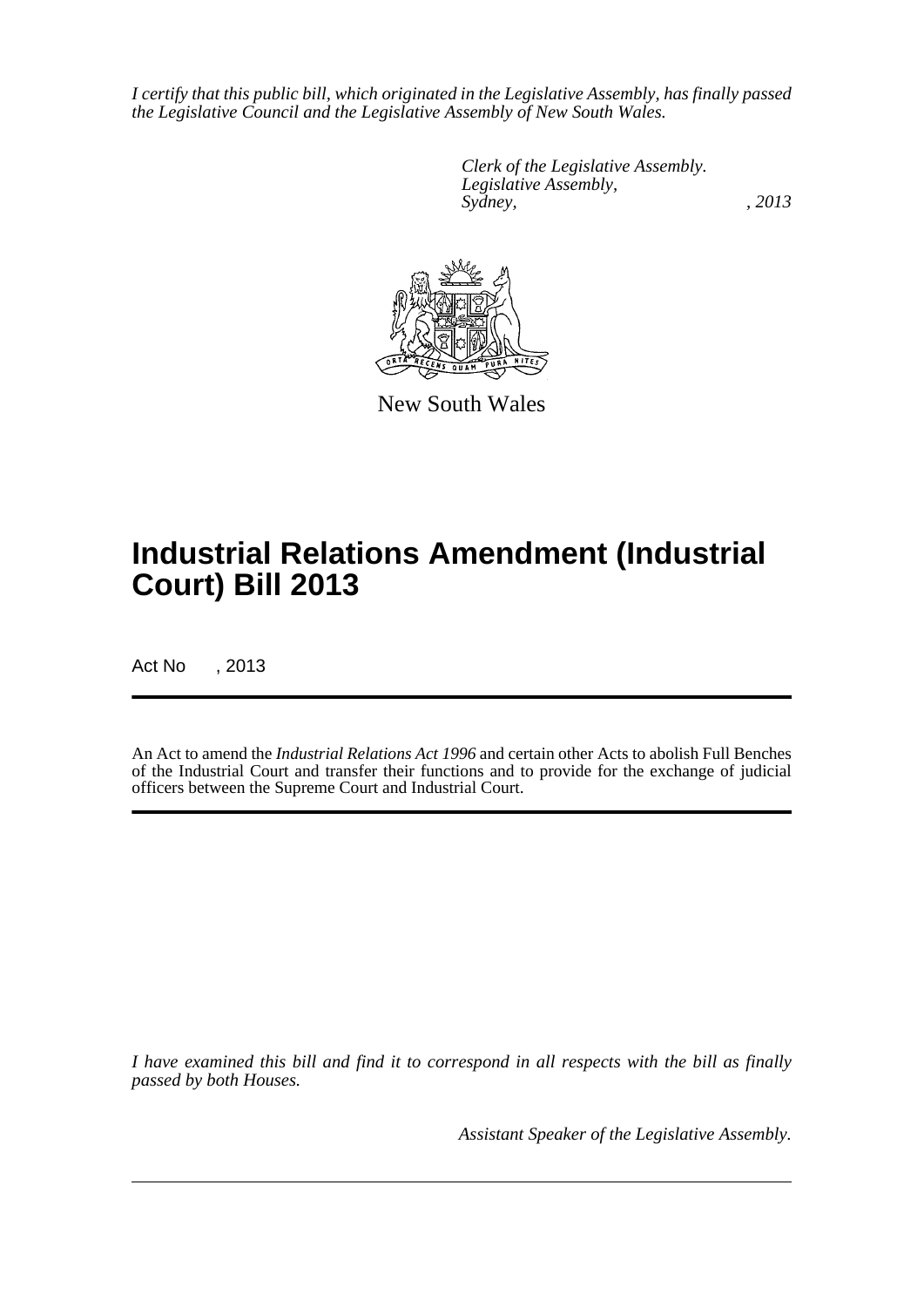# <span id="page-2-0"></span>**The Legislature of New South Wales enacts:**

#### **1 Name of Act**

This Act is the *Industrial Relations Amendment (Industrial Court) Act 2013*.

### <span id="page-2-1"></span>**2 Commencement**

This Act commences on a day or days to be appointed by proclamation.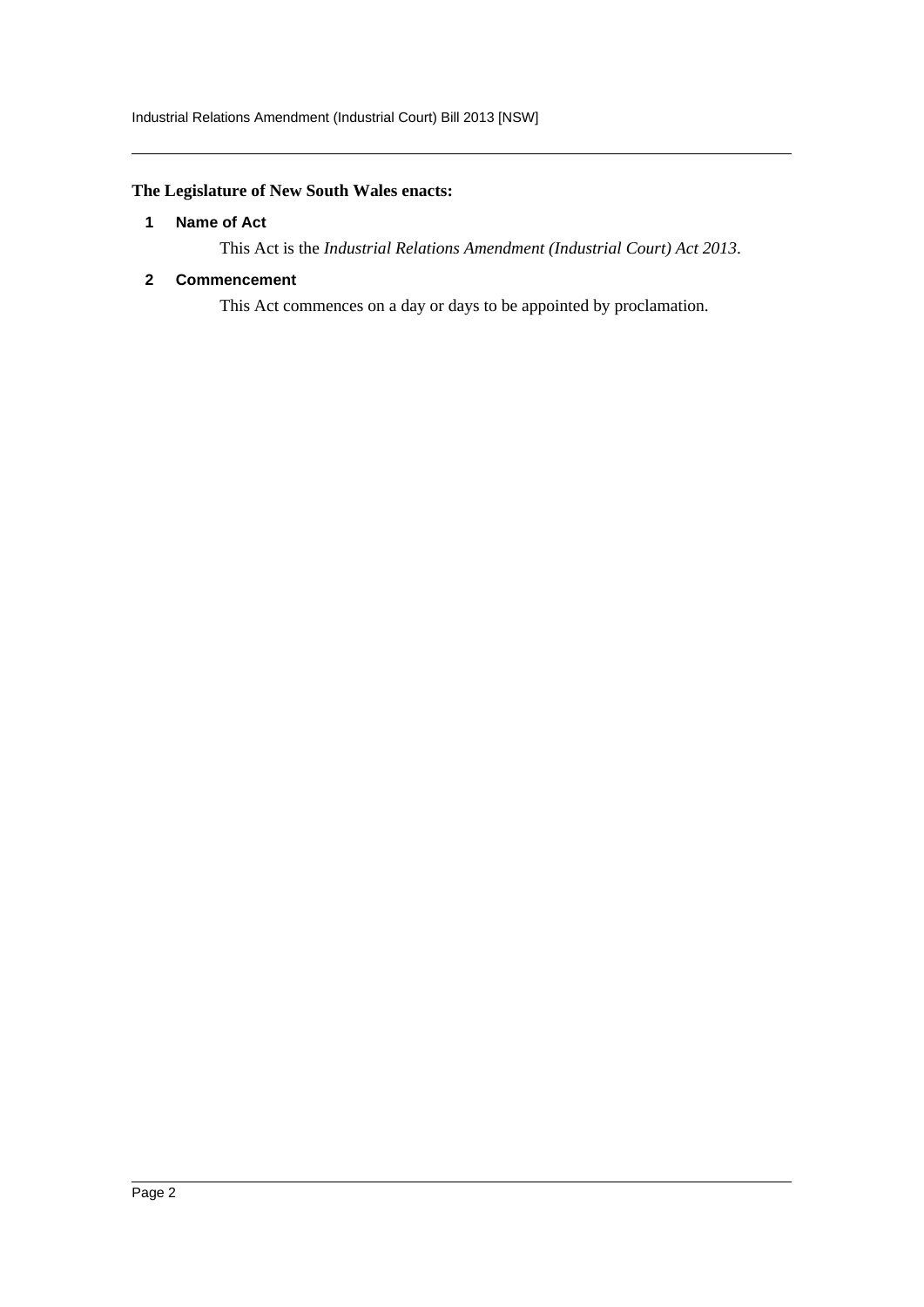# <span id="page-3-0"></span>**Schedule 1 Amendment of Industrial Relations Act 1996 No 17**

#### **[1] Section 151 Judicial members to constitute Commission in Court Session**

Omit "a judicial member or members" from section 151 (1). Insert instead "one of the judicial members".

# **[2] Section 151B**

Insert after section 151A:

#### **151B Supreme Court Judges may act as judicial members of the Commission in Court Session**

- (1) This section applies to each of the Judges of the Supreme Court (an *eligible Judge*) other than the following:
	- (a) the Chief Justice,
	- (b) the President of the Court of Appeal,
	- (c) the other Judges of Appeal,
	- (d) the Chief Judge at Common Law,
	- (e) the Chief Judge in Equity,
	- (f) an acting Judge.
- (2) An eligible Judge may act as a judicial member of the Commission in Court Session for a particular period or in relation to particular proceedings of the Commission in Court Session if:
	- (a) the Chief Justice of the Supreme Court has, at the request of the President, nominated the eligible Judge to act as a judicial member for the period or in relation to the proceedings, and
	- (b) the eligible Judge consents to acting as a judicial member for the period or in relation to the proceedings.
- (3) The following provisions apply to and in respect of an eligible Judge who acts as a judicial member of the Commission in Court Session pursuant to this section:
	- (a) the eligible Judge has, while acting as a judicial member, all the powers, authorities, privileges and immunities of a judicial member,
	- (b) the eligible Judge may attend the sittings of the Commission in Court Session for the purpose of giving judgment in, or otherwise completing, any proceedings which have been heard by the Commission in Court Session while the eligible Judge was acting as a judicial member in the proceedings even if the eligible Judge is no longer acting as a judicial member,
	- (c) the eligible Judge is not, while receiving remuneration as a Judge of the Supreme Court, entitled to remuneration for acting as a judicial member,
	- (d) any service of the eligible Judge while acting as a judicial member is taken for all purposes (including for the purposes of the *Supreme Court Act 1970* and the *Judges' Pensions Act 1953*) to be service as a Judge of the Supreme Court,
	- (e) nothing in this Act or any other law requires the eligible Judge to devote the whole of his or her time to the duties of acting as a judicial member.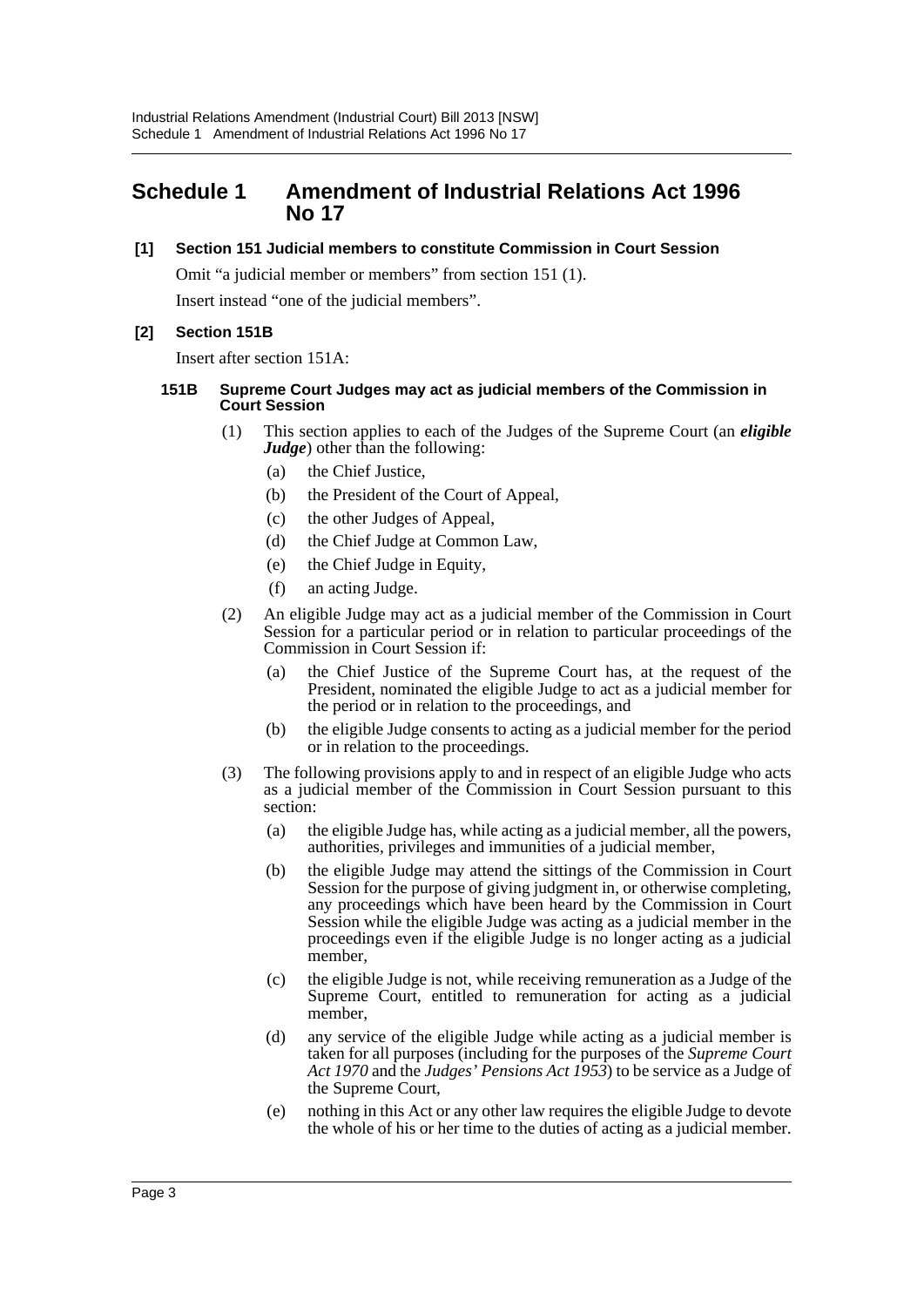# **[3] Section 153 Jurisdiction of Commission in Court Session**

Insert "Division 2 of Part 3 (Cancellation of registration) and" after "other than" in section 153 (1) (e).

- **[4] Section 153 (1) (h)** Omit "40 or".
- **[5] Section 153 (1) (i)**

Omit the paragraph.

**[6] Section 153 (2)–(4)**

Omit the subsections.

#### **[7] Section 155 Constitution of Commission for exercise of functions**

Omit section 155 (b). Insert instead:

(b) except in the case of the Commission in Court Session, a Full Bench of the Commission.

# **[8] Section 155 (2)**

Insert at the end of the section:

(2) However, the functions of the Commission relating to proceedings for the cancellation of the registration of industrial organisations are to be exercised by a Full Bench of the Commission constituted by 1 Presidential Member who is a judicial member and 2 other members who are Australian lawyers.

# **[9] Section 156 Full Bench of Commission**

Omit "A" from section 156 (1). Insert instead "Subject to section 155 (2), a".

# **[10] Section 156 (1), note**

Insert at the end of the subsection:

**Note.** The Commission in Court Session cannot be constituted as a Full Bench, but only by one judicial member. See sections 151 and 155 (1).

# **[11] Section 156 (2)**

Omit "(other than the Commission in Court Session)".

# **[12] Section 156 (3)**

Omit the subsection.

# **[13] Section 159 Arrangement of business**

Omit "(including constituting a Full Bench of the Commission in Court Session)" from section 159 (2).

#### **[14] Section 164 Powers of Commission as to the production of evidence, perjury and contempt**

Omit section 164 (3) (including the note at the end of the subsection).

#### **[15] Section 168 Criminal procedure**

Omit the note at the end of the section.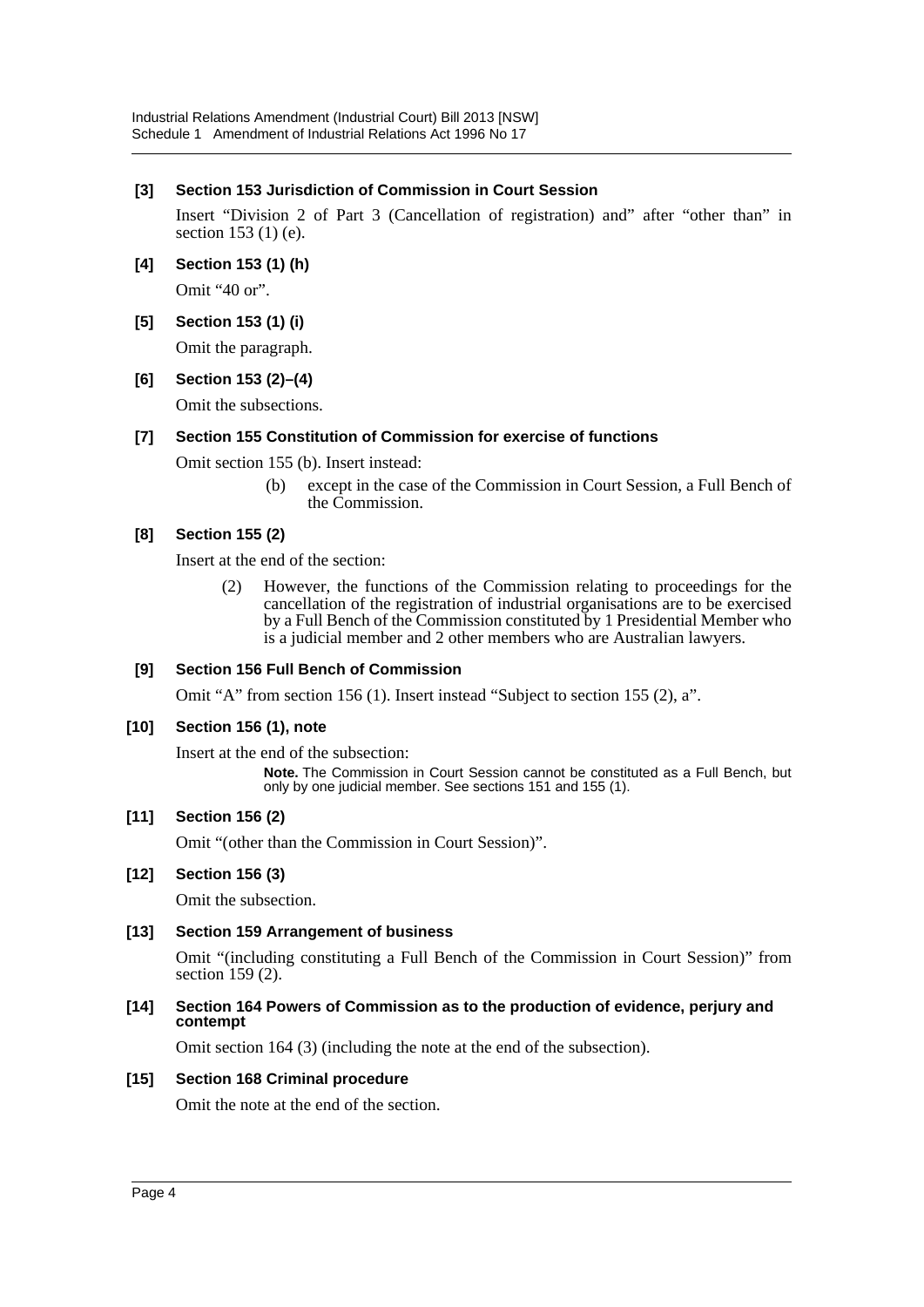#### **[16] Section 176 Reconstitution of Commission during hearing**

Omit "or members" from section 176 (3) (a).

#### **[17] Section 179 Finality of decisions**

Omit section 179 (4). Insert instead:

(4) This section extends to proceedings brought in a court or tribunal in respect of a purported decision of the Commission on an issue of the jurisdiction of the Commission, but does not extend to any such purported decision of the Commission in Court Session.

#### **[18] Section 179 (6)**

Omit the subsection. Insert instead:

- (6) This section is subject to the exercise of:
	- (a) a right of appeal to the Full Bench of the Commission conferred by this or any other Act or law, or
	- (b) a right of appeal to the Supreme Court or the Court of Criminal Appeal conferred by this or any other Act.

#### **[19] Section 187 Appeal to Full Bench from decision of Commission**

Insert at the end of the section:

(2) However, an appeal does not lie to a Full Bench of the Commission from a decision of the Commission in Court Session.

**Note.** Chapter 7A makes provision for appeals to the Supreme Court against such decisions.

#### **[20] Section 190A Interlocutory and other matters in proceedings on appeal**

Omit section 190A (2).

#### **[21] Section 193 References by members to Full Bench**

Insert after section 193 (4):

- (5) This section does not apply to a reference from a judicial member sitting as the Commission in Court Session.
- **[22] Section 196 Appeals from and references by members of Commission in criminal proceedings**

Omit the section.

- **[23] Section 197 Appeals from Local Court** Omit "a Full Bench of" from section 197 (1).
- **[24] Section 197 (4)**

Omit "Full Bench of the".

**[25] Section 197B Appeals on questions of law in relation to public sector promotional and disciplinary matters**

Omit "Full Bench of the" wherever occurring.

#### **[26] Section 197B (2) (a)**

Omit "Full Bench". Insert instead "Commission in Court Session".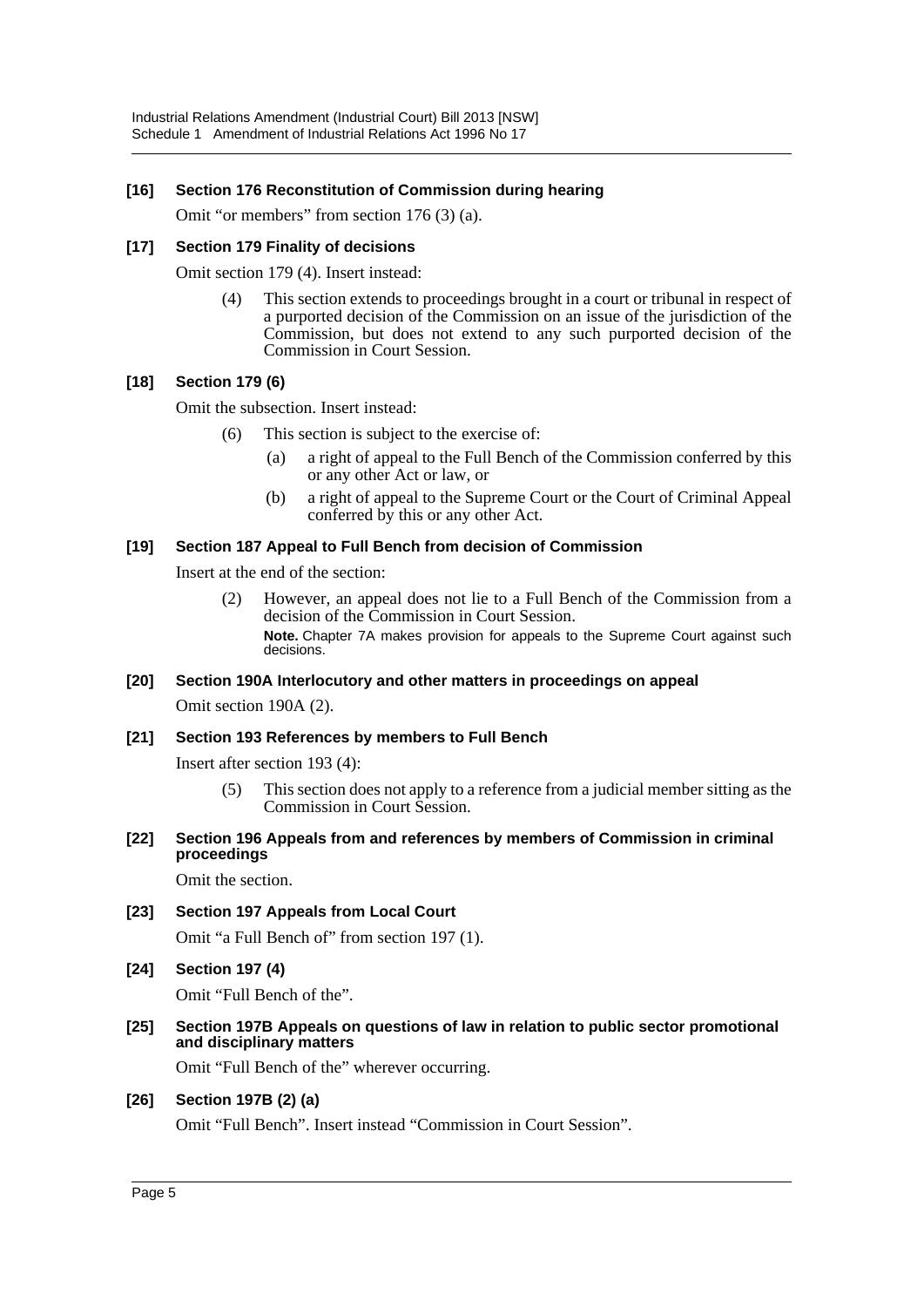#### **[27] Section 204 Referral of matter by State President to Federal Commission**

Omit "or the Commission in Court Session" from section 204 (3).

# **[28] Chapter 5, Part 3 Registration of organisations**

Omit the second note from the Notes at the beginning of the Part.

#### **[29] Chapter 7A**

Insert after Chapter 7:

# **Chapter 7A Appeals to Supreme Court**

#### **403A Appeals from decisions of Commission in Court Session**

- (1) Each of the following may, subject to this Chapter, appeal to the Supreme Court against a decision of the Commission in Court Session:
	- (a) a party to the proceedings in which the decision was made,
	- (b) an industrial organisation, or an association registered under Chapter 6, affected by the decision,
	- (c) the Minister if the Minister considers that the public interest is, or is likely to be, affected by the decision,
	- (d) the President of the Anti-Discrimination Board if that President considers that the decision is inconsistent with the principles contained in the *Anti-Discrimination Act 1977*.

**Note.** An appeal under this Chapter is to be by way of a rehearing. See section 75A of the *Supreme Court Act 1970*.

(2) However, an appeal does not lie to the Supreme Court under this Chapter in respect of a conviction for an offence by the Commission in Court Session. **Note.** Section 5ABA of the *Criminal Appeal Act 1912* provides for appeals to the Court of Criminal Appeal in respect of convictions of persons for offences by the Commission in Court Session.

#### **403B Appeals to Supreme Court by leave only**

- (1) An appeal to the Supreme Court under this Chapter may be made only with the leave of the Supreme Court.
- (2) The Supreme Court is to grant leave to appeal if, in its opinion, the matter is of such importance that, in the public interest, leave should be granted.
- (3) The Supreme Court may deal with an application for leave to appeal separately and without conducting a hearing into the merits of the appeal.
- (4) This section does not apply to an appeal made by the Minister.

#### **403C Time and procedure for making appeals**

- (1) An appeal to the Supreme Court under this Chapter must be made within 21 days after the date of the decision appealed against or within such further time as the Supreme Court allows.
- (2) Further time may be allowed, either before or after the end of that 21-day period.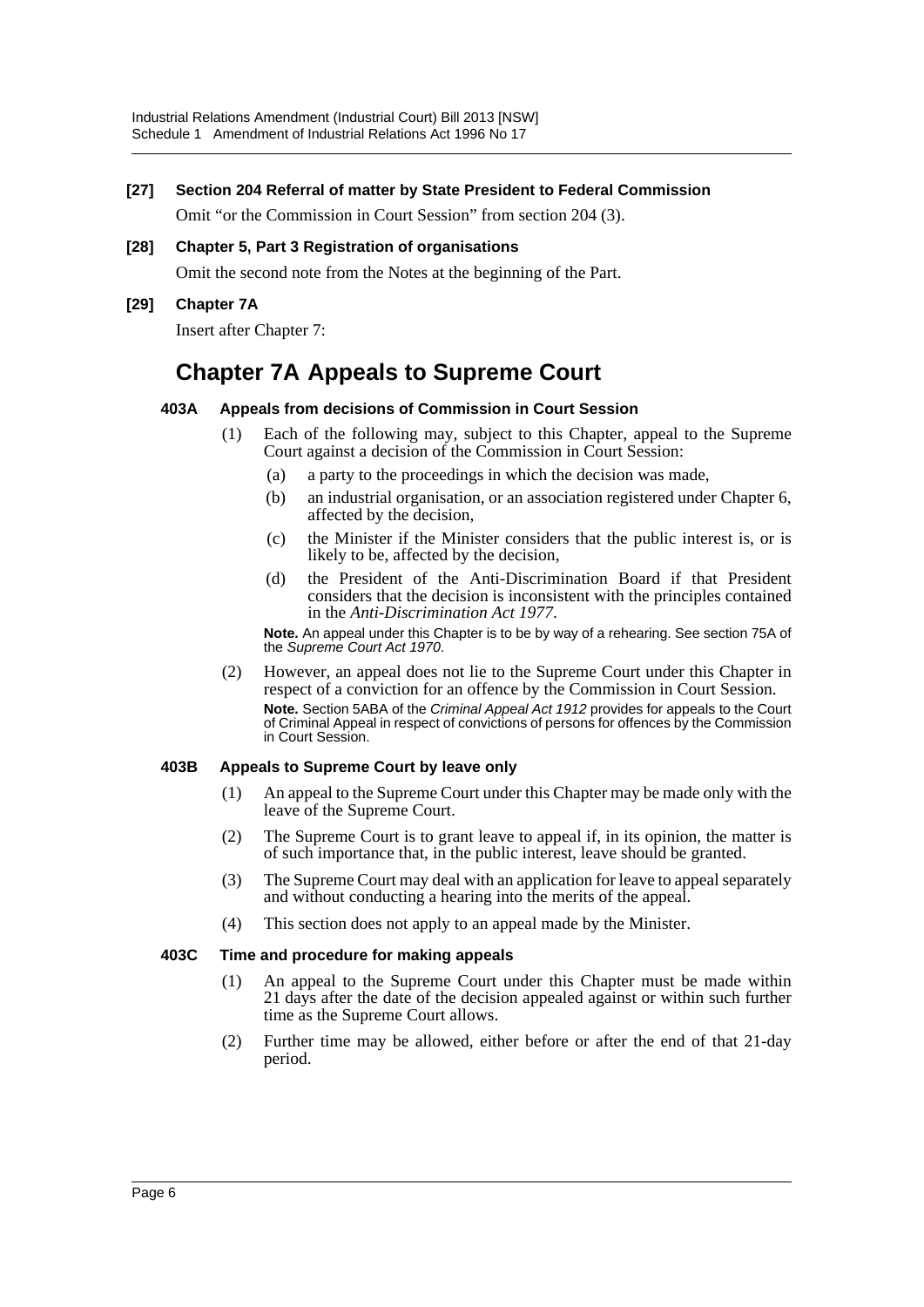#### **403D Stay of decision appealed against**

If an appeal is made under this Chapter to the Supreme Court, the Supreme Court may, on such terms as it considers appropriate, order that the decision concerned be wholly or partly stayed pending determination of the appeal or until further order of the Supreme Court.

#### **403E Powers on appeal**

- (1) On an appeal under this Chapter, the Supreme Court may:
	- (a) confirm, quash or vary the decision of the Commission in Court Session concerned, or
	- (b) direct the Commission in Court Session to take further action under this Act to carry its decision on the appeal into effect, or
	- (c) refer the matter back to the Commission in Court Session, with such directions or recommendations as the Supreme Court considers appropriate.
- (2) The Supreme Court may determine a part of the matter and refer the remainder back to the Commission in Court Session.
- (3) The Supreme Court may direct that its decision on an appeal under this Chapter take effect as from any specified date after the lodging of the original application relating to the decision.

#### **[30] Schedule 2 Provisions relating to members of Commission**

Insert after clause 10:

#### **10A Former members may complete unfinished matters**

- (1) This clause applies to a member of the Commission (a *former member*) who ceases to hold office as a member because:
	- (a) the term of appointment for the member has expired without the member being re-appointed, or
	- (b) the member has resigned or retired from office.
- (2) A former member may, despite ceasing to hold office as a member, complete or otherwise continue to deal with any matters relating to proceedings that have been heard, or partly heard, by the former member before that cessation.
- (3) While a former member completes or otherwise continues under subclause (2) to deal with any matters relating to proceedings that have been heard or partly heard by the member before ceasing to hold office, the former member has all the entitlements and functions of a member of the same kind as he or she was and, for the purpose of those proceedings, is taken to continue to be such a member.
- (4) This clause does not apply in relation to an acting judicial member who ceases to hold office.

**Note.** See clause 3 (6) in relation to former acting judicial members.

#### **[31] Schedule 4 Savings, transitional and other provisions**

Insert at the end of clause 2 (1):

*Industrial Relations Amendment (Industrial Court) Act 2013*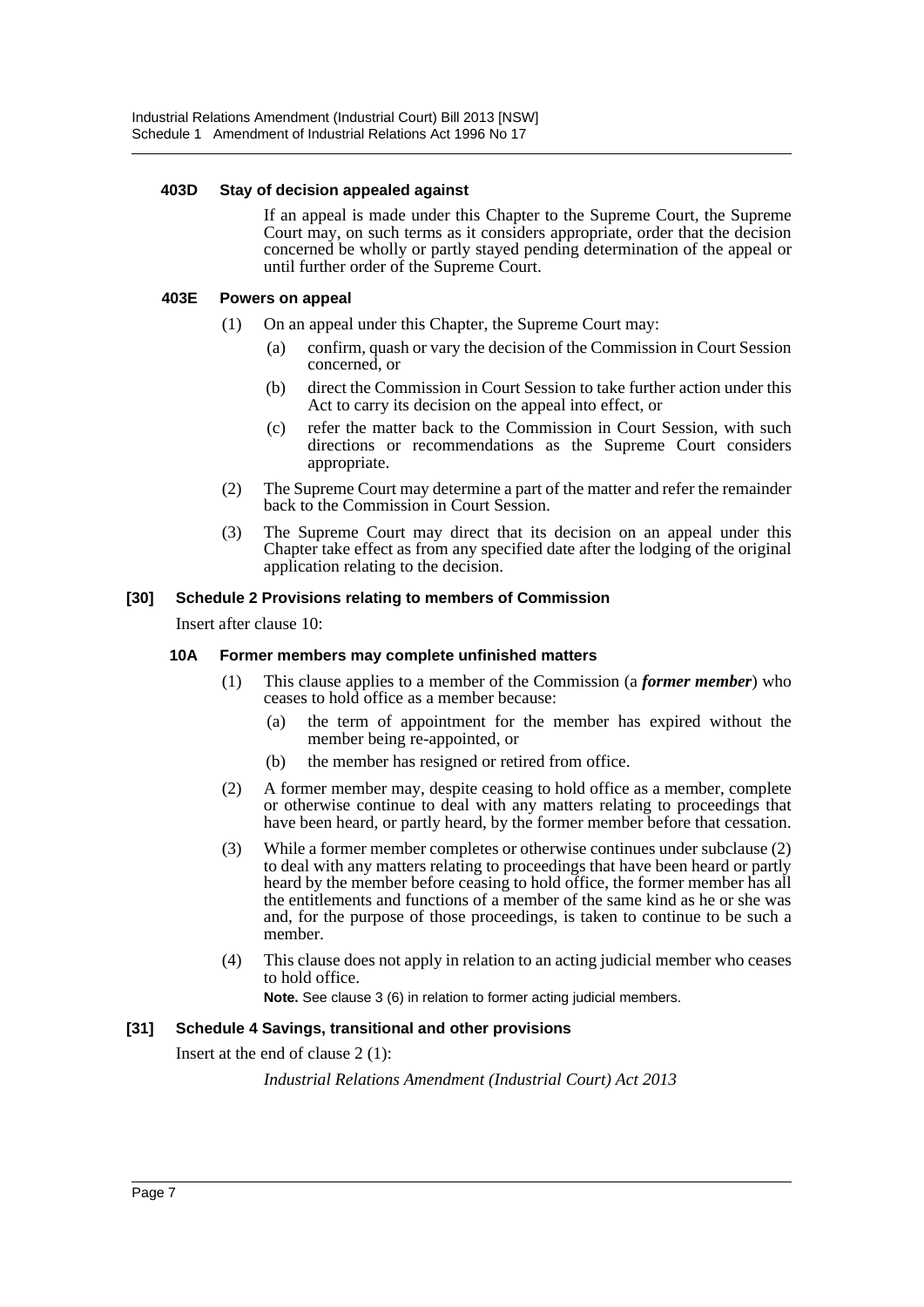# **[32] Schedule 4**

Insert at the end of the Schedule with appropriate Part and clause numbers:

# **Part Provisions consequent on enactment of Industrial Relations Amendment (Industrial Court) Act 2013**

#### **Application of amendments to pending proceedings**

#### (1) **Meaning of "pending proceedings"**

This clause applies in relation to proceedings before a Full Bench of the Commission in Court Session (*pending proceedings*) that were commenced (but not completed) by the Full Bench before the abolition day.

#### (2) **Heard or partly heard proceedings**

Pending proceedings that were heard, or partly heard, by a Full Bench of the Commission in Court Session before the abolition day may continue to be dealt with and determined by a Full Bench of the Commission in Court Session.

(3) The provisions of this Act and any other legislation or law that would have applied to or in respect of proceedings referred to in subclause (2) had the amending Act not been enacted continue to apply to those proceedings.

#### (4) **Unheard proceedings**

The following provisions apply in respect of pending proceedings that had not commenced to be heard before the abolition day:

- (a) if the function of determining proceedings of the kind concerned becomes the function of the Supreme Court or the Court of Criminal Appeal on that day because of amendments made by the amending Act—the proceedings are taken, on and from that day, to have been commenced in the Supreme Court or the Court of Criminal Appeal (as the case requires) and may be heard and determined accordingly,
- (b) if the function of determining proceedings of the kind concerned becomes the function of the Commission other than in Court Session on that day because of amendments made by the amending Act—the proceedings are taken, on and from that day, to have been commenced in the Commission and may be heard and determined accordingly,
- (c) if the function of determining proceedings of the kind concerned becomes the function of the Commission in Court Session (constituted by a single judicial member) on that day because of amendments made by the amending Act—the proceedings are taken, on and from that day, to have been commenced in the Commission in Court Session and may be heard and determined by a single judicial member accordingly.
- (5) The provisions of this Act and any other legislation (as amended by the amending Act) apply to and in respect of proceedings referred to in subclause (4).
- (6) **Definitions**

In this clause:

*abolition day* means the day on which Schedule 1 [6] to the amending Act commences.

*amending Act* means the *Industrial Relations Amendment (Industrial Court) Act 2013*.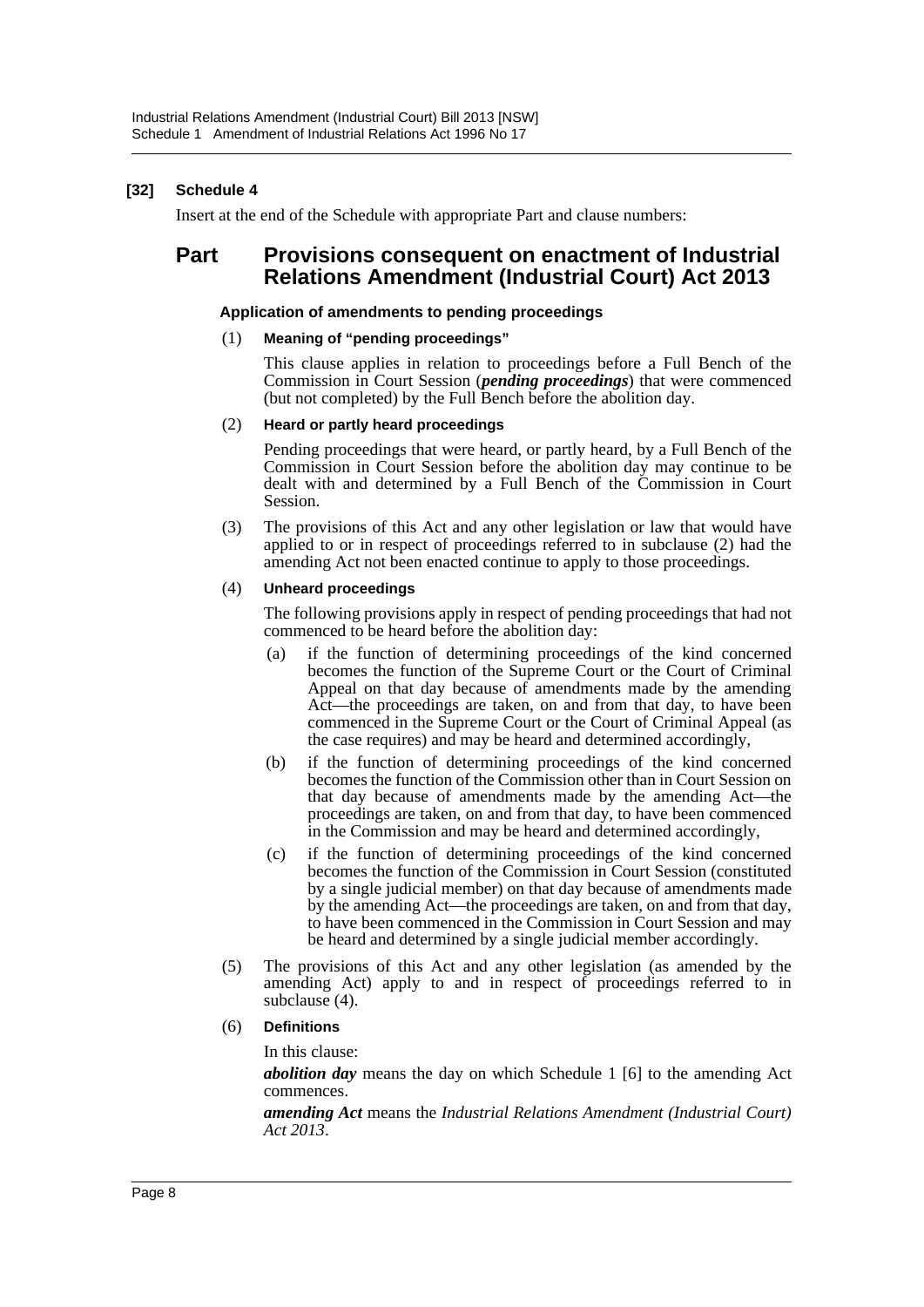# <span id="page-9-0"></span>**Schedule 2 Amendment of other Acts**

# **2.1 Criminal Appeal Act 1912 No 16**

# **[1] Section 2 Definitions**

Insert after section 2 (3):

- (4) In any provisions of this Act that apply in relation to appeals in respect of a conviction of a person for an offence by the Industrial Relations Commission in Court Session:
	- (a) a reference to the Attorney General is taken to include a reference to the Minister administering the *Industrial Relations Act 1996*, and
	- (b) a reference to the Director of Public Prosecutions is taken to include a reference to the prosecutor in the proceedings before the Industrial Relations Commission in Court Session.

# **[2] Section 5ABA**

Insert after section 5AB:

#### **5ABA Appeal in criminal cases dealt with by Industrial Relations Commission in Court Session in its summary jurisdiction**

- (1) Section 5AA applies to and in respect of a person convicted of an offence by the Industrial Relations Commission in Court Session in its summary jurisdiction in the same way as it applies to a person referred to in section 5AA (1).
- (2) For the purposes of this section, a reference in section 5AA to the Supreme Court is to be construed as including a reference to the Industrial Relations Commission in Court Session.
- (3) This section does not apply in respect of a conviction for an offence to which section 5AG applies.

#### **[3] Section 5AE Point of law stated during summary proceedings**

Insert "the Industrial Relations Commission in Court Session in its summary jurisdiction," after "the Land and Environment Court in its summary jurisdiction," in section 5AE (1).

#### **[4] Section 5AG Appeal in certain OHS criminal cases dealt with by Industrial Relations Commission in Court Session**

Omit section 5AG (4).

#### **[5] Section 5BB**

Insert after section 5BA:

#### **5BB Case stated from Industrial Relations Commission in Court Session**

(1) A judicial member of the Industrial Relations Commission may submit any question of law arising on any appeal to the Industrial Relations Commission in Court Session in respect of a conviction for an offence by the Local Court coming before the judicial member to the Court of Criminal Appeal for determination, and the Court of Criminal Appeal may make any such order or give any such direction to the Industrial Relations Commission in Court Session as it thinks fit.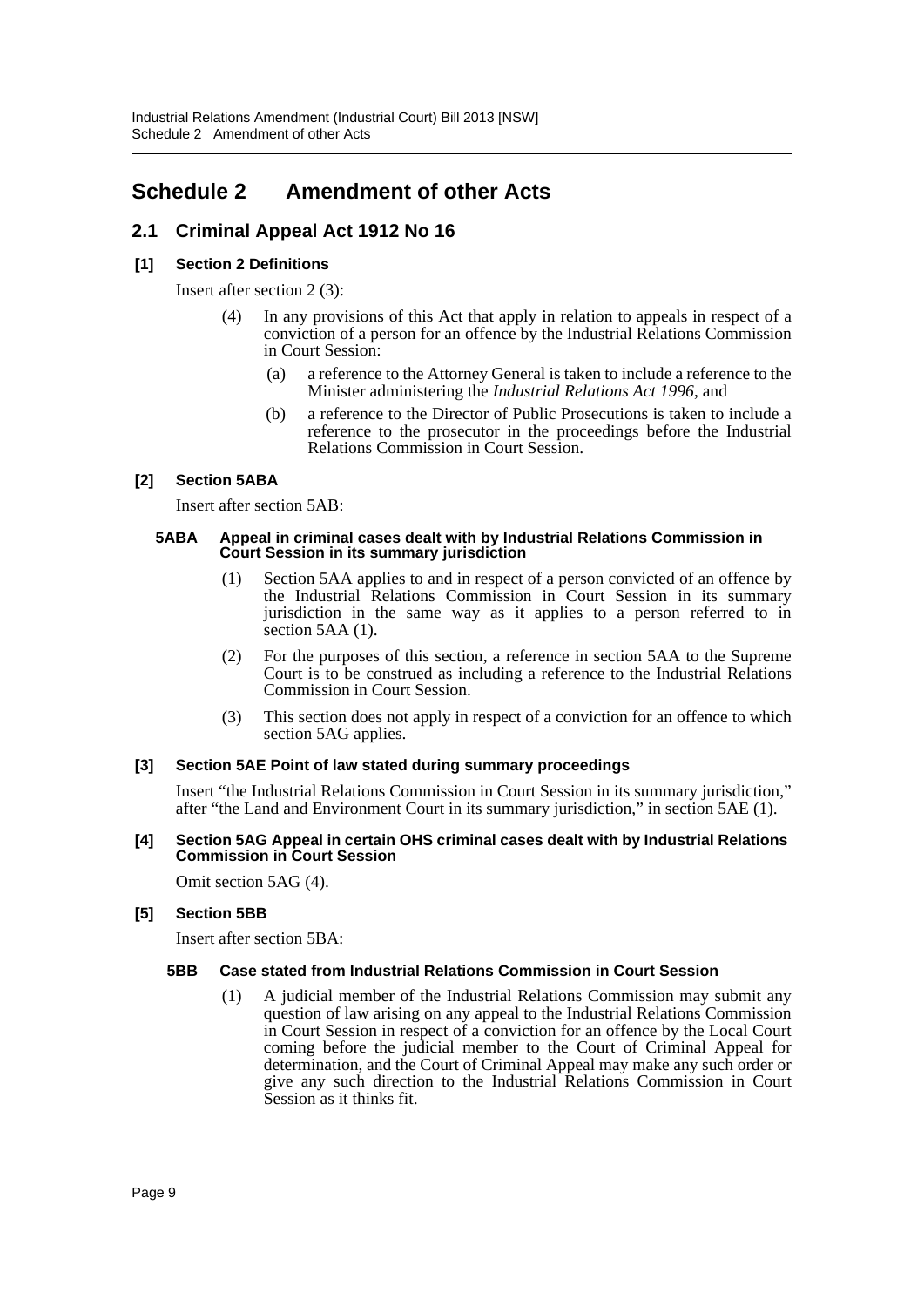- (2) At the request of a person who was the appellant in an appeal referred to in subsection (1), a question of law may be submitted under that subsection to the Court of Criminal Appeal for determination even though the appeal proceedings during which the question arose have been disposed of. The question of law must be submitted not later than 28 days after the end of the appeal proceedings, or within such longer period as the Court of Criminal Appeal may allow.
- (3) The Court of Criminal Appeal may, in connection with the determination of a question of law in the circumstances referred to in subsection (2), quash any acquittal, conviction or sentence of the Industrial Relations Commission in Court Session on the appeal to the Industrial Relations Commission in Court Session.

# **2.2 Police Act 1990 No 47**

#### **[1] Section 178 Rules of evidence and legal formality**

Omit section 178 (2).

#### **[2] Section 179 Application of Industrial Relations Act 1996**

Omit section 179 (2). Insert instead:

(2) Proceedings under this Division are to be dealt with by a member of the Commission who is an Australian lawyer unless the President of the Commission otherwise directs under section 159 of the *Industrial Relations Act 1996*.

#### **[3] Section 181G Application of Industrial Relations Act 1996 to reviews**

Omit "judicial" from section 181G (1) (c).

#### **[4] Section 181K**

Omit the section. Insert instead:

#### **181K Constitution of Commission for the purposes of Division 1C**

- (1) A review under Division 1C is to be conducted before the Industrial Relations Commission (referred to in this Division as the *Commission*) constituted by a single member who is an Australian lawyer.
- (2) An appeal from the decision of the Commission on a review under Division 1C is to be conducted before a Full Bench of the Commission constituted by 1 Presidential Member who is a judicial member and 2 other members who are Australian lawyers.
- (3) Proceedings on a review under Division 1C, or on an appeal from the decision of the Commission on a review under Division 1C, are taken not to be proceedings of the Commission in Court Session.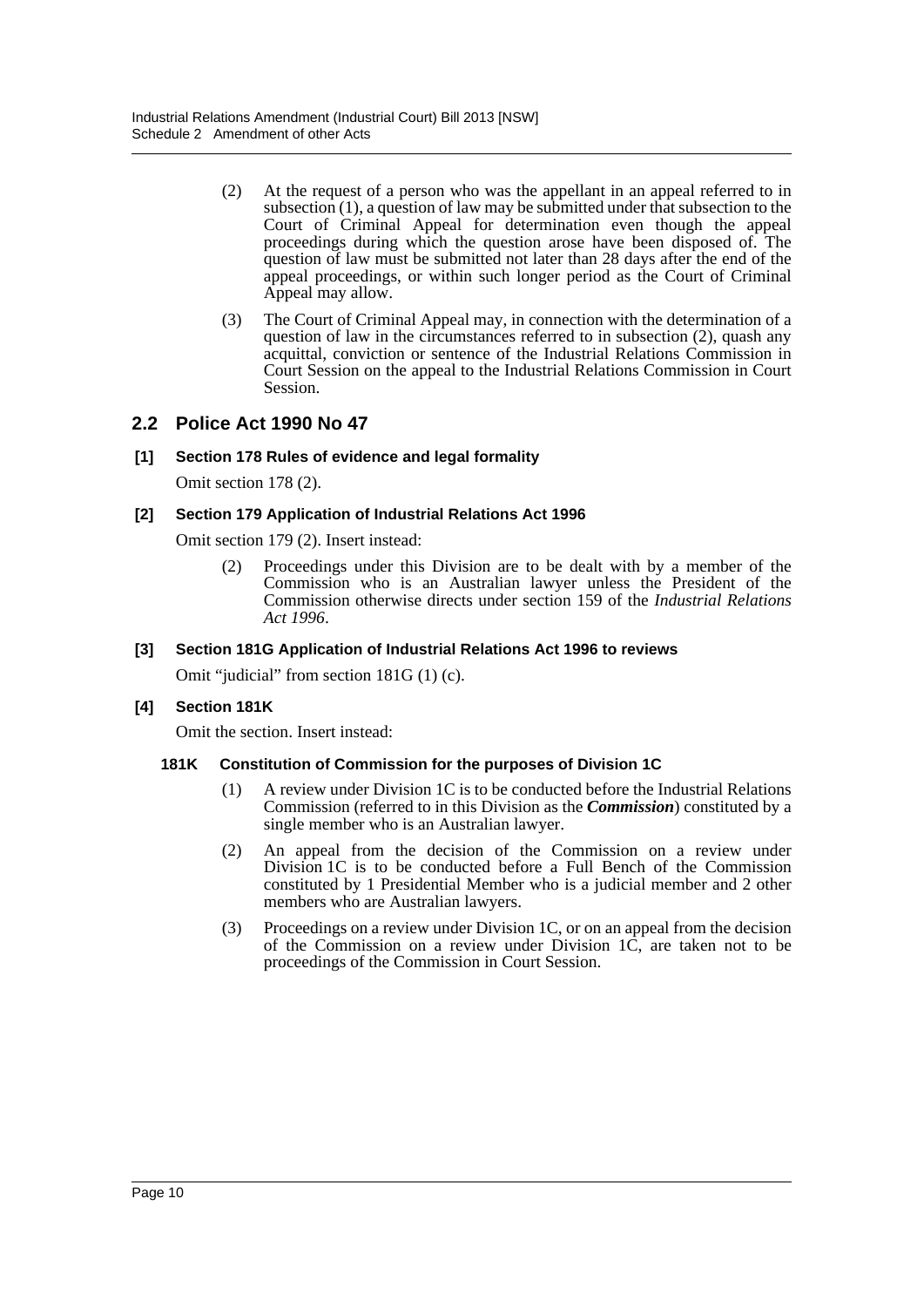# **2.3 Supreme Court Act 1970 No 52**

#### **[1] Section 37C**

Insert after section 37B:

#### **37C Judicial members of Industrial Relations Commission may act as Supreme Court Judges**

- (1) This section applies to a judicial member of the Industrial Relations Commission (an *eligible judicial officer*), but not to an acting judicial member of that Commission.
- (2) An eligible judicial officer may act as a Judge for a particular period or in relation to particular proceedings in the Court if:
	- (a) the President of the Industrial Relations Commission has, at the request of the Chief Justice, nominated the eligible judicial officer to act as a Judge for the period or in relation to the proceedings, and
	- (b) the eligible judicial officer consents to acting as a Judge for the period or in relation to the proceedings.
- (3) The following provisions apply to and in respect of an eligible judicial officer who acts as a Judge pursuant to this section:
	- (a) the eligible judicial officer has, while acting as a Judge, all the powers, authorities, privileges and immunities of a Judge of the Supreme Court,
	- (b) the eligible judicial officer may attend the sittings of the Court for the purpose of giving judgment in, or otherwise completing, any proceedings which have been heard by the Court while the eligible judicial officer was acting as a Judge in the proceedings even if the eligible judicial officer is no longer acting as a Judge,
	- (c) the eligible judicial officer is not, while receiving remuneration as a judicial member of the Industrial Relations Commission, entitled to remuneration for acting as a Judge of the Supreme Court,
	- (d) any service of the eligible judicial officer while acting as a Judge is taken for all purposes (including for the purposes of the *Industrial Relations Act 1996* and the *Judges' Pensions Act 1953*) to be service as a judicial member of the Industrial Relations Commission,
	- (e) nothing in this Act or any other law requires the eligible judicial officer to devote the whole of his or her time to the duties of acting as a Judge of the Supreme Court.
- (4) If the eligible judicial officer holds office as the President of the Industrial Relations Commission, a reference in subsection (3) to remuneration or service as a judicial member of the Industrial Relations Commission is to be read as a reference to remuneration or service in that office.

#### **[2] Section 48 Assignment to the Court of Appeal**

Omit section 48 (1) (a) (ii). Insert instead:

(ii) the Industrial Relations Commission in Court Session or a judicial member of the Commission,